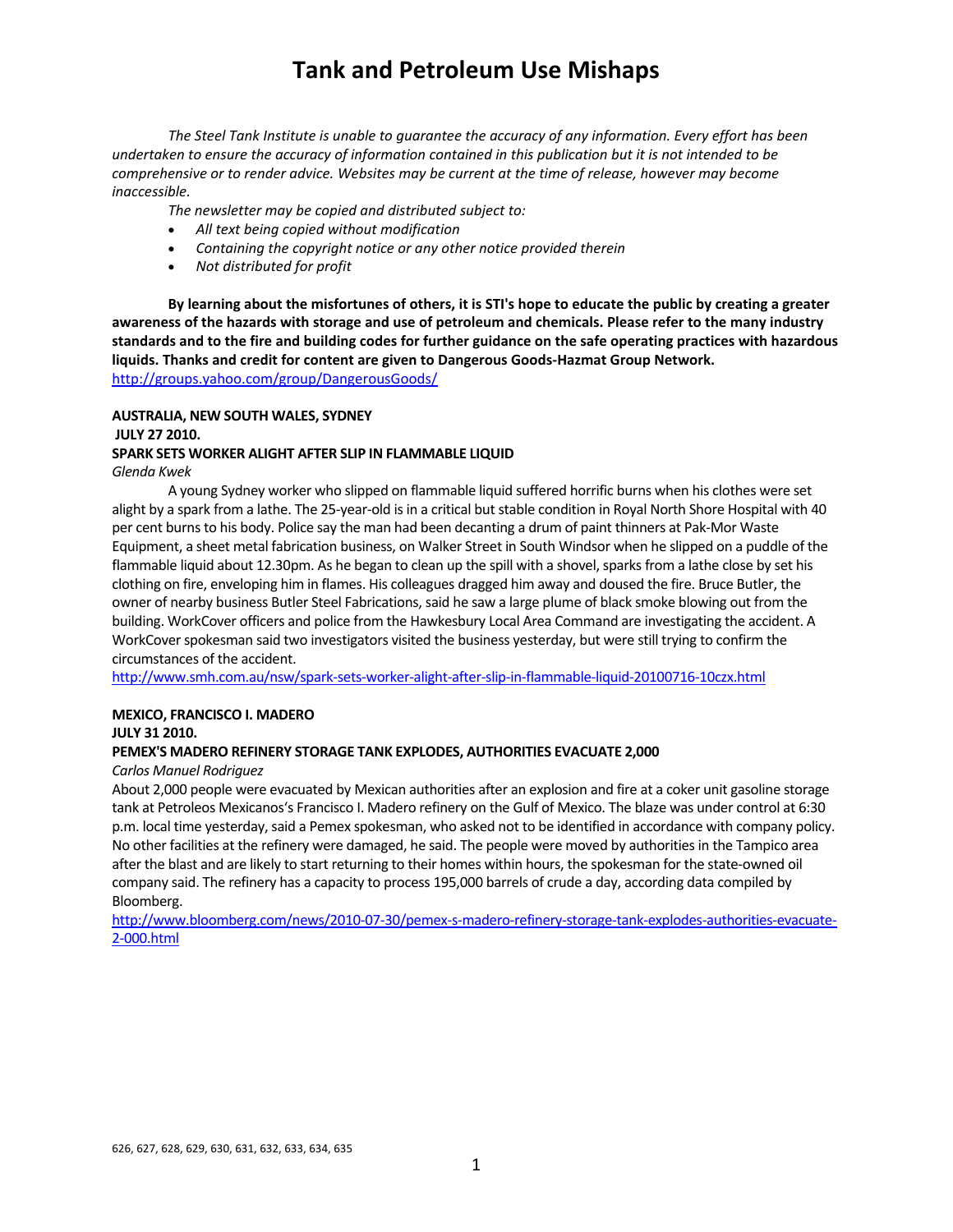### **USA, NEV, SPARKS JULY 31 2010. 3 HURT IN FIRE AT SPARKS BIODIESEL FUEL PLANT**

Three people were injured in a fire and explosion at a biodiesel fuel plant in an industrial section of Sparks near the Truckee River. Sparks fire officials say one man suffered burns and was hospitalized in the blast around 11:30 a.m. Friday at Advanced Refining Concepts on Coney Island Drive. Fuel leaked from two of the 125‐gallon tanks but officials said they didn't know how much or whether it made it as far as the sewer system. Fire Marshall Robert King says the man who was hospitalized was burned on hisface and other parts of his body. There was no immediate word on his condition. The cause of the fire was under investigation.

http://www.lasvegassun.com/news/2010/jul/30/3‐hurt‐in‐fire‐at‐sparks‐biodiesel‐fuel‐plant/

### **USA, FLA, ORLANDO AUGUST 4 2010. MAN SUFFERS BURNS WHEN GAS CAN USED AS VEHICLE'S TANK**

*Gary Taylor*

A man who was using a plastic gasoline container as the gasoline tank for his truck was burned Monday afternoon, a spokesman for the Daytona Beach Fire Department said. Firefighters responded to vehicle fire at George W. Ingram Boulevard and Ellsworth Street about 3:15 p.m., Lt. Larry R. Stoney said. When firefighters arrived they found smoke coming from under the hood of a late-model Ford pickup truck, Stoney said. There was a red plastic five-gallon container located inside the engine compartment on the right side of the engine with a tube running from it to the carburetor, Stoney said. It was being used asthe vehicle's gasoline tank, he said. The driver, who was not identified, told firefighters he believed the container lost prime and he was attempting to prime it when the engine compartment caught fire. The man suffered first- and seconddegree burns to his hands, face and head, Stoney said. He was taken to Halifax Health Medical Center.

http://www.orlandosentinel.com/news/local/breakingnews/os‐daytona‐man‐burned‐20100803,0,2082337.story

### **CANADA, TORONTO**

#### **AUGUST 4 2010.**

#### **SUNRISE BLAST CAUSED BY ILLEGAL 'TANK‐TO‐TANK TRANSFER,' REPORT SAYS**

The deadly 2008 propane blast was caused by an illegal "tank‐to‐tank transfer" and a gas hose leak, according to a confidential report by the Ontario Fire Marshal's Office.

The 367‐page report, which was obtained by the *Toronto Star*,said the cause of the explosion was accidental and occurred after a "tank-to-tank transfer" released liquid propane from a hose.

About six minutes before the blast on the morning of Aug. 10, 2008, the leaked liquid propane from the hose vaporized. The actual cause of ignition is still unknown, says the report.

The report notes that the Sunrise Propane did not have the appropriate license to conduct "tank-to-tank" transfers. The company had previously been ordered to cease and desist tank‐to‐tank operations by the Technical Standards and Safety Authority in November 2006, the report says.

"Tank‐to‐tank transfers continued to occur at the site subsequent to the 'order,' " the reportsays.

The explosion and fire at the Sunrise Propane facility on Murray Rd., near Keele St. and Wilson Ave., caused the evacuation of a 1.6‐kilometre area and affected thousands of residents and businesses. The destructive blast rained asbestos and burning metal over the northwest Toronto neighbourhood.

The body of Sunrise employee Parminder Singh Saini, 25, was found in the charred remains of the propane facility. He was a student at Sheridan College in Brampton.

Several sections of the report were blacked out, including accounts by witnesses and details of damages to nearby residences and businesses.

Toronto city Councillor Maria Augimeri, in whose ward the explosion took place, says the report confirms her belief that such facilities shouldn't exist near residential communities, and that the Technical Standards and Safety Authority (TSSA) didn't properly enforce regulations.

"One problem isthe very fact that these types of establishments exist next door to communities," she said in an interview with the *Star* on Tuesday.

"The other is the TSSA. We've always said that their bark was worse than their bite. They didn't have the teeth, the willingness to oversee the company that they purport," she said.

626, 627, 628, 629, 630, 631, 632, 633, 634, 635 The report says more consideration should have been given to whether it was appropriate for Sunrise Propane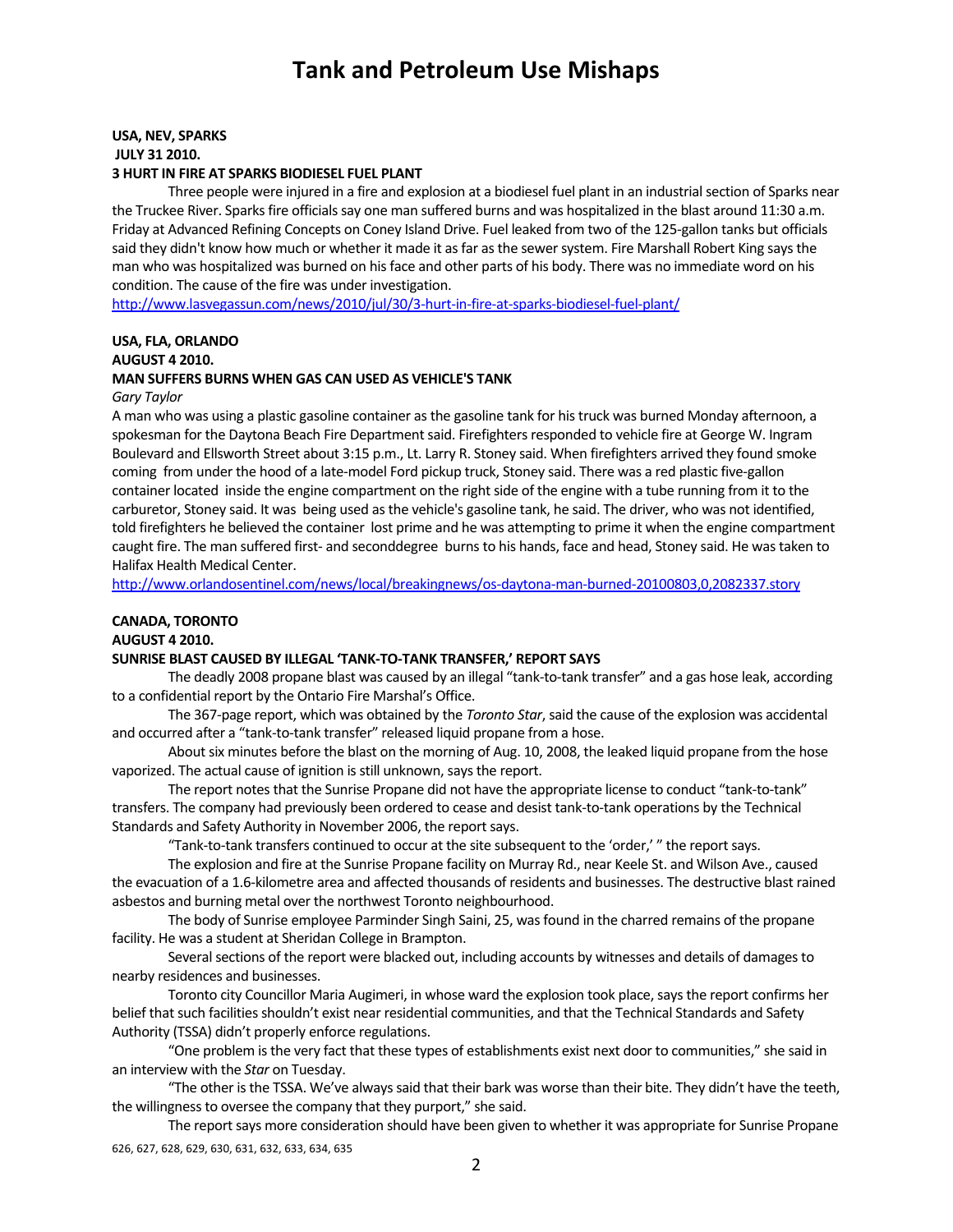to have been built near a residential area.

In 2009, the Sunrise Propane Energy Group and its directors were charged under the Environmental Protection Act.

A class‐action lawsuit is underway against Sunrise Propane and the owners of the site, claiming to represent any residents or business owners affected by the blast.

http://www.thestar.com/news/gta/article/843631‐‐sunrise‐blast‐caused‐by‐illegal‐tank‐to‐tank‐transfer‐report‐says

### **USA, N.J, EDGEWATER AUGUST 4 2010. EPA EXPLAINS TOXIC CLEANUP PLAN POLYCHLORINATED BIPHENYLS — PCBS — WERE FOUND ON THE PROPERTY IN SOME OF THE 61 ABOVEGROUND STORAGE TANKS AND 10 UNDERGROUND TANKS.**

#### *Merry Firschein*

The federal Environmental Protection Agency intends to cap the contamination at the Quanta Resources site on River Road by capturing toxic chemicals in the soil and groundwater into solid blocks, agency representatives told residents Tuesday night.

The agency will leave alone a neighboring property, 115 River Road, which also sits atop contaminated soil, for now and has the option to revisit that decision in the future, said John Prince, the EPA's section chief for New Jersey remediation. That adjacent commercial building contains about 50 or 60 small businesses, including a day‐care center.

The agency is acting now because tests have found cancer risks or non‐cancer hazards, such as neurological damage, "exceeding EPA's acceptance levels for at least one" group of people who live or work in the area, Prince said.

"Thisis a better remedy for the site than some of the other alternatives," Prince told the crowd.

About 50 people came to the EPA's two-hour meeting Tuesday night at the American Legion post to hear a plan by the federal agency to cap contamination at the facility. Federal officials presented a feasibility study on the alternatives for taking care of the toxic chemicals found in the soil and groundwater there.

#### **Coming Next**

\* The EPA will hold two question‐and‐answersessionstoday, 2‐4 p.m. and 6‐8 p.m., at the American Legion post, 1165 River Road. Residents will have a chance to voice their concerns and opinionsto EPA officials on the plan to cap the contamination at the Quanta Resources site.

Prince presented six alternatives, including several options that suggested excavation of the contamination or demolishing 115 River Road, but only went into detail on the one that the EPA likes best.

About a dozen residents asked questions and voiced their opinions after the presentation. Many were not happy.

"I'm highly, highly disappointed," said resident Jill Kleinman, chairwoman of the Quanta Community Advisory Group of Edgewater. Not doing anything about the contamination under 115 River Road is "just pushing it off" for the future, she said.

The agency will hold two informal question-and-answer sessions on the proposal today from 2 to 4 p.m. and 6 to 8 p.m.

The site isfilled with coal tar residue — in oily liquid and solid waste forms — arsenic and other toxic chemicals. The groundwater also is contaminated.

The EPA, in a 70‐page report, has decided to cap the contaminated 5.5‐acre site by solidifying the coal tar, arsenic and other potential carcinogensinto underground blocks. Under the proposed plan, the agency also would install a filter to make sure contaminated groundwater doesn't reach the Hudson River.

The agency also would install a vapor mitigation system and basement seal at 115 River Road.

Cleanup could take as long as three years at an estimated cost of \$72.2 million, the report states.

The public can send written comments about the plan to the EPA through Sept. 20. The federal agency will consult with the state Department of Environmental Protection before choosing a remedy, the plan states. The agency hopes to choose a remedy option no later than October, Prince said.

Coal tar, along with paving and roofing materials, were made at the site beginning in the late 1800s. The site was once part of a larger 15‐acre parcel owned by Honeywell, then called Allied Chemical Co., which held a waste‐oil recycling facility. Allied operated a tar processing plant at the site for about 40 years before Quanta bought the land for an oil recycling facility in the mid‐1970s.

The state shut down the Quanta site in 1981 after polychlorinated biphenyls — PCBs — were found on the property in some of the 61 aboveground storage tanks and 10 underground tanks.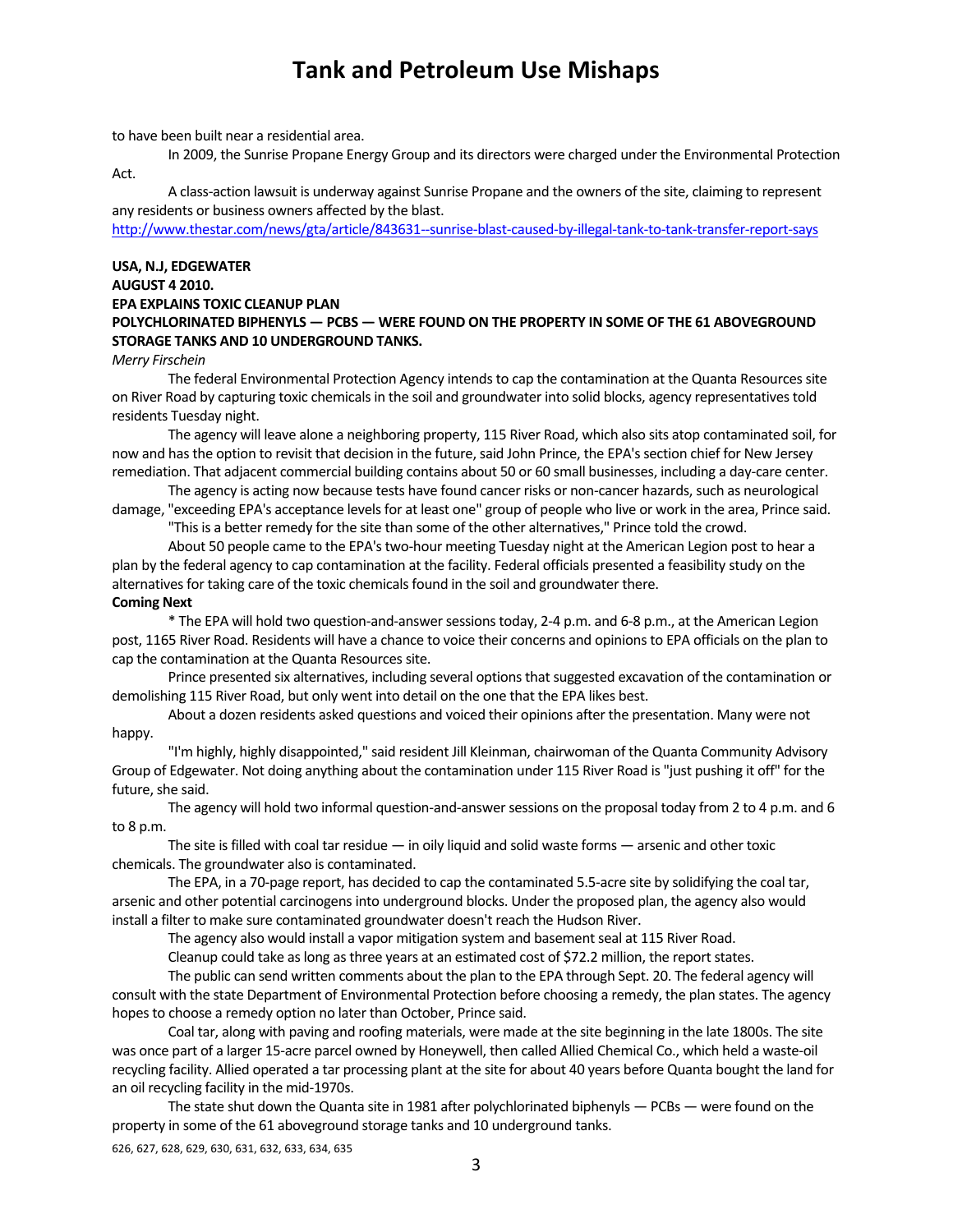The EPA conducted an initial cleanup of the site in the 1980s, removing more than 9 million gallons of waste. The site was added to the federal Superfund National Priority List in 2002.

The last meeting held for Edgewater residents was in August 2008.

http://www.northjersey.com/news/99918894\_EPA\_explains\_toxic\_cleanup\_plan\_.html

#### **USA, PA, CUMBERLAND CO, LOWER ALLEN TWP AUGUST 5 2010.**

#### **WRONGFUL‐DEATH SUIT TARGETS TOYOTA, BP**

*Robyn Sidersky*

For five months, Lori Rector hasn't been able to pump gas without having a panic attack.

On March 5, her nephew, L. David Byers, 19, was killed in a rare accident at a gasstation in Lower Allen Twp. when gasoline fumes ignited.

Byers was killed when he inhaled superheated gases from the flash fire, Cumberland County Coroner Todd Eckenrode said. A static-electricity discharge sparked the flames, a state police fire marshal said.

Byers' mother, Lisa Rickenbach, filed a wrongful‐death lawsuit against BP Oil Co., Toyota Motor Corp. and others in Philadelphia, and sought to obtain a copy of video taken by a security camera.

The gas station was open at the time of the accident -- 2:45 a.m. -- but there were no attendants on duty. "People know it could happen. You just don't think about it. You think about getting hit by a car. You think about drunk drivers. You don't think you're going to die pumping gas," Rectorsaid.

Stewart Eisenberg, one of Rickenbach's attorneys, explained why so many defendants are listed in the lawsuit. Byers drove a 2009 Toyota Yaris. The attorneys claim that Toyota failed to adequately design seats that would minimize the amount of static charge when someone exits the vehicle. Toyota declined to comment because the litigation is pending, but a spokesman said accidents such as this happen with other cars, too.

Also listed are the owner of the gas station and BP, the franchise owner, and the manufacturer of the equipment at the gas station.

Rickenbach's suit claims that BP and the owners of the gas station did not properly design or maintain the station and did not manage it in a safe manner.

After the accident, the station was inspected by the state's Bureau of Occupational and Industrial Safety and found to be in violation of at least 20 flammable and combustible‐liquidsregulations. The station reopened after correcting the violations.

Rickenbach's attorneys said they believe the most serious violation was that there was no attendant on duty. The attorneys said that's one of the reasons getting the surveillance tape is crucial.

The tape could hold potential answers to many questions, Eisenberg said.

Only the owner of the station, police and the coroner have seen the tape.

http://www.pennlive.com/news/patriotnews/index.ssf?/base/news/1280889606189450.xml&coll=1

#### **USA, MI, INGHAM CO, MASON**

**AUGUST 7 2010.** 

**CHEMICAL PLANT EXPLOSION IN MASON UNDER INVESTIGATION**

**PLANT MAKES RACING FUELS, LACQUER THINNERS AND METAL WORKING FUELS.**

*Melissa Domsic*

UPDATED 6:20 p.m.

An explosion and fire that destroyed a building at Americhem Sales Corp. this afternoon remains under investigation.

No one was seriously hurt in the incident that involved a truck containing mineral spirits, a chemical used in paint thinners.

At about 3 p.m., a tanker containing up to 7,000 gallons of mineral spirits entered a weighing facility and either blew up or sparked a fire, said Bruce Whetter, Americhem's president.

Employees were evacuated from Americhem, 340 North St. in Mason.

"Thank God that nobody was hurt," Whetter said while firefighters battled the blaze. "It'll be a bad incident but it'll be contained and we'll be back in business and nobody in the community has to worry about anything."

Several residents stood by watching the smoke billow out of the building.

"Our houses shook," said Mason resident Adrianne Niswonger, 42, who lives nearby on Okemos Street. She said she heard about three or four explosions and went to the site to see what happened.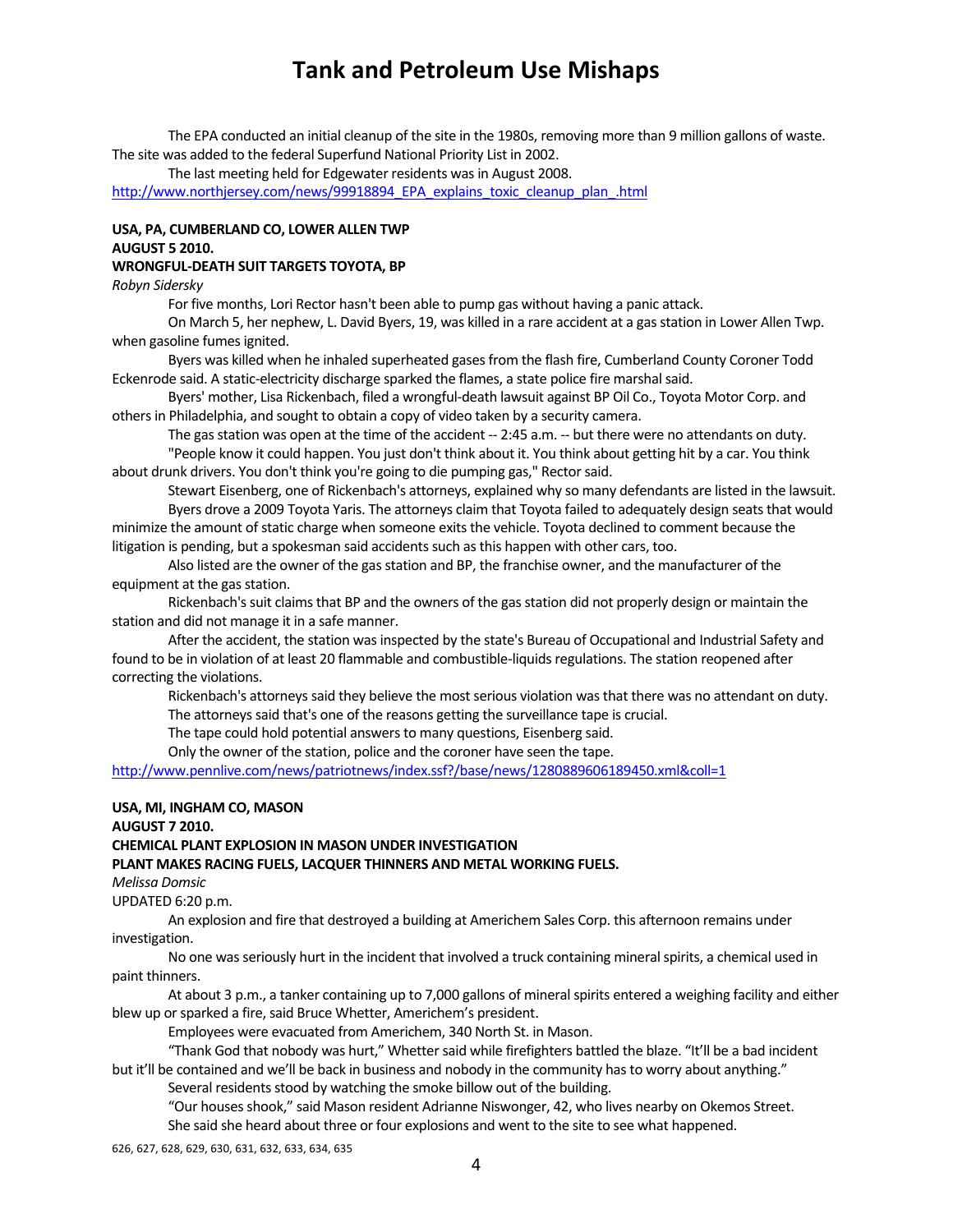Several departments, including the Ingham County Health Department, were monitoring the situation. "We are breathing a sigh of relief," said health department spokesman Marcus Cheatham. "As far as we can

tell at this time, nobody was exposed."

One employee who was in the facility at the time of the explosion was taken to the hospital because of hearing problems.

#### UPDATED 4:20 P.M.

Emergency officials say a fire at a chemical company has been contained and there were no injuries. They continue to advise the public to avoid the area of North Street in Mason due to a chemical company fire. The fire was reported around 3 p.m. Many report hearing an explosion.

Americhem Sales officialssaid in a statement there were 25 employees at the site and all were evacuated safely. One worker who was near the explosion was hospitalized as a precautionary measure because of hearing problems.

The company said the chemicals on site included solvents used for paint thinners and oils used in manufacturing.

http://www.lansingstatejournal.com/article/20100806/NEWS01/308060005/Chemical-plant-explosion-in-Masonunderinvestigation

## **USA, IA, FAIRBANK**

**AUGUST 7 2010.**

## **VICTIMS IN CRASH THAT SHUT DOWN HAWKEYE ETHANOL PLANT IDENTIFIED**

*Dennis Magee*

A second person has died as a result of an auto crash near an ethanol plant here.

Corey Allen Annis, 23, of Fairbank died Saturday as a result of the Friday crash that also killed Brad William Higgins, 49 of Fairbank, who died at the scene.

Funeral arrangements for both men are being handled by Woods Funeral Home in Fairbank.

The crash near the Hawkeye Renewables plant shut down ethanol production there due to a natural gas leak resulting from the crash. Mike Loeffler, a spokesman for Northern Natural Gas in Omaha, Neb., said gas service to the plant was restored at 5 p.m. Saturday.

A Northern Natural Gas pipeline station was damaged in the one‐car crash. The car plowed through a chain‐ link fence, crashing into the pipeline. Higgins was ejected from the vehicle and died at the scene, according to Fairbank firefighter Jason Kayser.

Emergency personnel used Jaws of Life equipment to extricate Annisfrom the severely damaged car. Emergency personnel at the scene said he was in critical condition and was he airlifted to local hospitals for treatment but died Saturday.

Officials evacuated the ethanol plant because of the gasleak. Workersshut down the plant before leaving, according to Kayser, the fire department's operations officer during the incident.

The accident was reported at about 5:30 a.m. Friday. The flow of gas was shut off about two hours later.

"You could hear it from way far away. It was obviously leaking," Kaysersaid.

"There was a small leak, and that's why we are going to proceed as safely as possible," Loeffler said shortly after the accident.

Northern Natural Gasis a subsidiary of MidAmerican Energy and is based in Omaha. The company operates more than 15,000 miles of natural gas pipeline, moving 5.3 billion cubic feet of gas per day, according to its website.

#### EARLIER STORY BY JOSH NELSON

One person died in a wreck near an ethanol plant, according to Buchanan County Sheriff Bill Wolfgram.

Emergency crews were called to the Hawkeye Renewables ethanol plant early Friday after a car crash ruptured a natural gas line next to the facility.

The ethanol plant was evacuated while crews worked on the leak, said Rick Wulfekuhle, emergency management coordinator for Buchahan County.

Members of the Fairbank and Oelwein fire departments, Northern Natural Gas Co. and other first responders were called out to get the leak contained.

Details weren't available on the cause of the wreck, which occurred before 8 a.m., but an air ambulance crew was called out to assist with victims, Wulfekuhle said.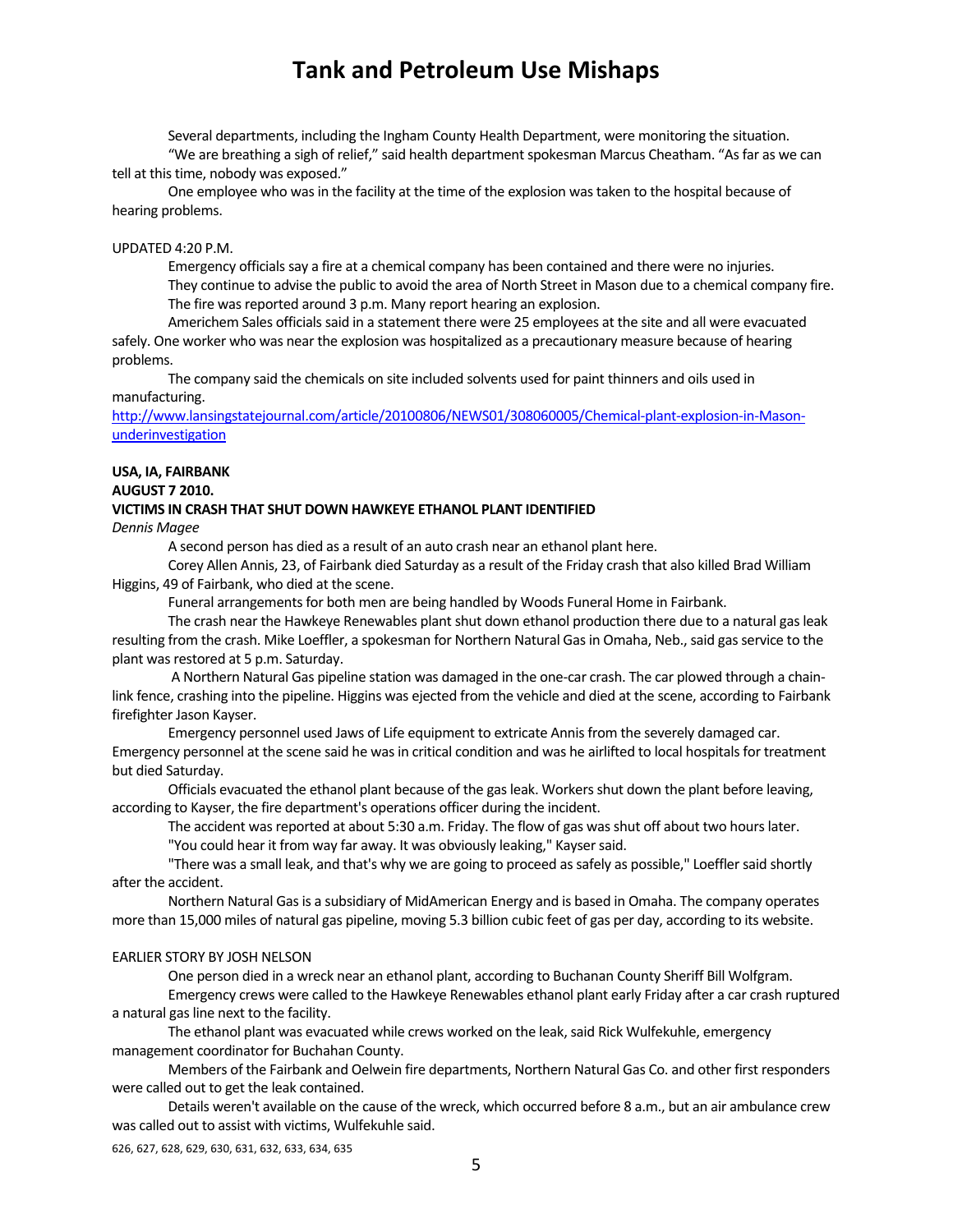Courier staff at the scene said it appears a single vehicle, apparently westbound on Iowa Highway 281, left the roadway and traveled through a field some distance before striking a Northern Natural Gasfacilty near the plant. http://wcfcourier.com/news/local/article\_458d5c9c-a16b-11df-8394-001cc4c03286.html

### **USA, TX, MASON AUGUST 9 2010.**

#### **PRELIMINARY INVESTIGATION: STATIC ELECTRICITY SPARK CAUSED AMERICHEM CHEMICAL PLANT BLAST** *Susan Vela*

Static electricity caused a catalytic spark that caused an explosion and fire Friday at an Americhem Sales Corp. building, according to a preliminary investigation.

"That's what we're saying right now," said Sgt. Robert Ott of the Ingham County Sheriff's Office and the county's Homeland Security and emergency management coordinator.

"When those guys are loading and unloading those trailers, they're supposed to be grounded to prevent any type of static. The driver said he was grounded. (However), there's nothing else out there that would have caused the spark."

Bruce Whetter, Americhem's president, maintains the tanker that entered the company's weighing facility around 3 p.m. Friday containing 500 gallons of mineral spirits most likely exploded, destroying the building.

"It's not likely we had a spark because everything is grounded," he said. "We're thinking it had to be some kind of an explosion. We've been doing this here 13 years the same way. I've been thinking about this for two days now and I'm not sure what could have happened."

Americhem's insurance company is scheduled to start its investigation Monday, when Whetter plans to continue doing business with customers.

Whetter expects cleanup to continue for a few more days. Employees were evacuated from Americhem, 340 North St., when the fire happened. No one was seriously injured.

Homeland Security is involved because of the chemicals stored at the site. Americhem is a Midwest chemical distributor and blender carrying a full line of industrial chemicals, solvents, oils and automotive fluids.

While the agency is investigating the matter because of the chemicals stored on site, Whetter added: "We are not a high‐risk chemical facility as determined by Homeland Security.

"We do handle hazardous material, but not extremely hazardous material."

Whetter said the amount of damage at the site will be assessed Monday. Cleanup crews were out until Saturday morning at the site of the explosion. He added deliveries are scheduled for Monday.

"We wanted everything to get back to normal for the community as soon as possible," Whetter said. "This is my responsibility."

No one wasseriously injured, but employees were evacuated as Mason firefighters brought the blaze under control.

Officials of the Ingham County Health Department, which monitored the blaze, determined there was no need to evacuate residents in the area. Neighbors reported hearing about three or four explosions. The blast could be heard more than a mile away at the Ingham County Fair.

Americhem Sales Corp. is a Midwest chemical distributor and blender that carries a full line of industrial chemicals, solvents, oils and automotive fluids.

http://www.lansingstatejournal.com/article/20100808/NEWS01/8080542/1001/NEWS/Americhem-chemical-plantblast‐‐firestill‐under‐investigation

#### **USA, MI, MARSHALL AUGUST 9 2010.**

#### **MICHIGAN OIL SPILL CAUSED BY 5‐FOOT TEAR IN PIPELINE**

#### *Jeffrey Jones*

Oil that fouled a Michigan river system spewed from a rip less than five feet long in an Enbridge Inc pipeline, a company executive said on Saturday after crews extracted the ruptured piece.

The pipeline, part of Enbridge's system that carries most of Canada's crude oil exports into the United States, ruptured nearly two weeks ago near Marshall, Michigan, and there isstill no estimate when it might be restarted.

Looking at the length‐wise tear does not provide enough information to determine what caused 800,000 gallons of heavy crude oil to spill into the Kalamazoo River system, said Steve Wuori, president of Enbridge's liquids pipelines division.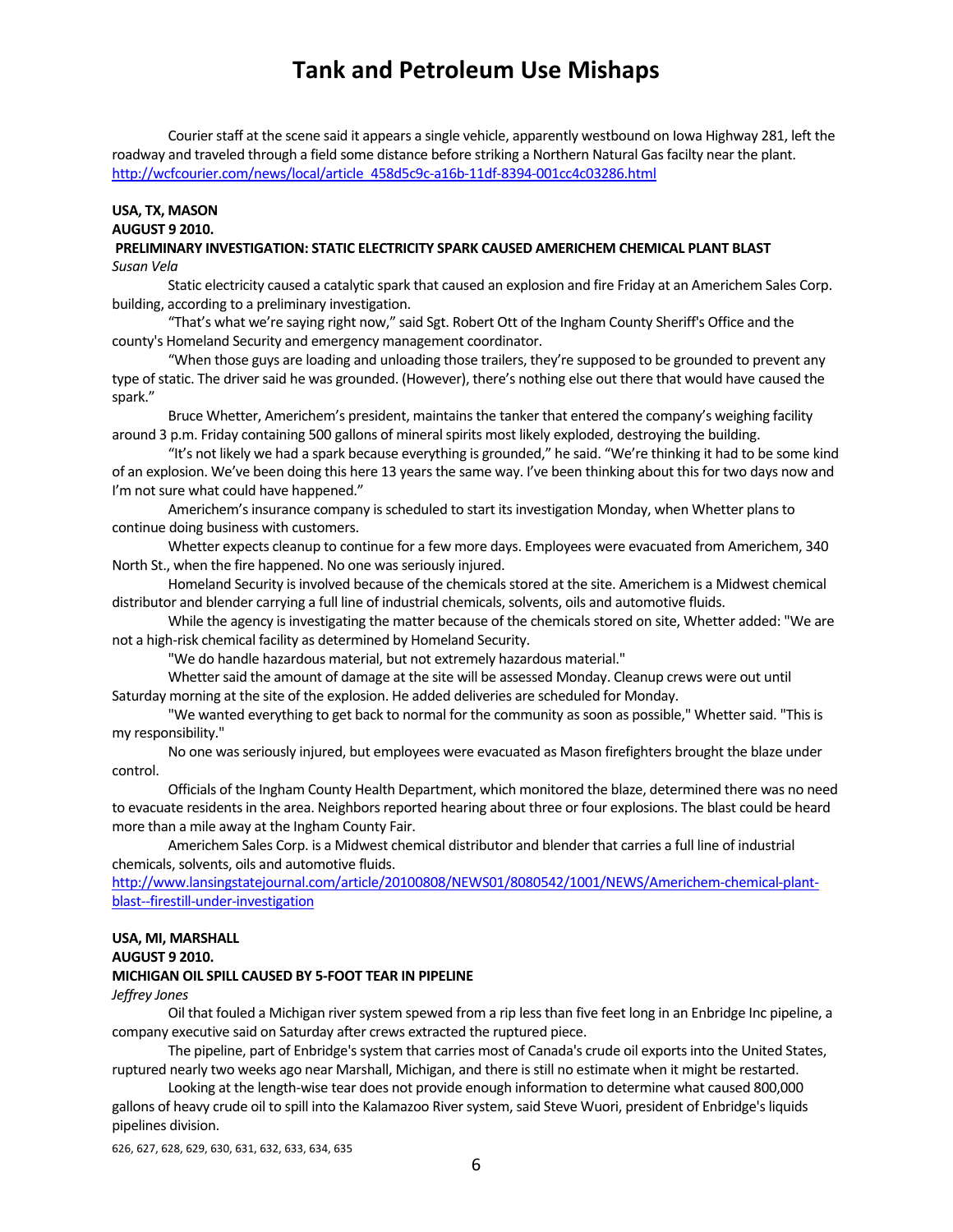Under the watch of the U.S. National Transportation Safety Board, crews extracted a 50 foot (15 meter) section on Friday and it is being shipped to Washington for analysis, officials said.

"I would think it will be late tomorrow before the replacementsection is welded into place," Wuori told reporters in conference call to discuss the incident.

Authorities must approve Enbridge's restart plan before it can resume shipping crude on the 190,000 barrel a day pipeline, called Line 6B. Even then it will likely run at reduced rates.

The Environmental Protection Agency had enforcement officials at the excavation as they investigate whether Enbridge was negligent in the period leading up to the July 26 spill, EPA administrator Susan Hedman said.

The pipeline serves refineries in Michigan, Ohio, Pennsylvania and Ontario that produce more than 700,000 barrels a day. At least three plants have cut output and others have been forced to seek supplies on alternate pipelines.

The spill represents one of the largest pipeline leaks in recent U.S. history. It arguably gained increased profile against the backdrop of the much bigger BP disaster in the Gulf of Mexico.

http://planetark.org/wen/59077

### **USA, IA, FAIRBANK**

**AUGUST 9 2010.** 

#### **SECOND MAN DIES FOLLOWING CAR WRECK AT ETHANOL PLANT IN FAIRBANK**

The driver of a vehicle that crashed into a natural gas line at an ethanol plant has died. Authorities say Corey Allen Annis, 23, of Fairbank, who lost control of his 1998 Pontiac Firebird, died Saturday. Brad William Higgins, 49, died at the scene Friday. The car rolled and then slammed into a fence Friday morning at the Hawkeye Renewables ethanol plant and ruptured a gas line. The ethanol plant was evacuated as crews sealed the gas leak. Gas service to the plant was restored by Saturday evening.

http://www.desmoinesregister.com/article/20100809/NEWS/8090315/1001/NEWS/Second-man-dies-following-carwreck‐in‐Fairbank

#### **USA, TX, PORT OF BROWNSVILLE AUGUST 10 2010.**

#### **TANK VALVE RUPTURE CAUSES FIRE AT PORT OF BROWNSVILLE**

*Steve Clark and Ildefonso Ortiz*

Fire crews have extinguished a blaze on Chemical Drive at the Port of Brownsville. Port of Brownsville spokesman Manuel Ortiz says the fire began at 11 a.m. at the RTW Terminals when a valve ruptured and ignited. The northside of the port was been evacuated and extra exits were opened to allow 100 employees to leave the facility, Ortiz said. RTW Terminals is a liquid bulk storage facility. Ortiz says the fire burned an oil made of animal fat. Smoke from the fire could be seen from at least a mile away. There were no reports of any injuries. Ortizsays RTW will remain closed while the fire is under investigation, he says all other companiesin the area are back in operation. http://www.brownsvilleherald.com/news/port‐115260‐fire‐brownsville.html

#### **USA, UT, OGDEN AUGUST 11 2010.**

#### **MOST OF FRESENIUS DIESEL SPILL CAPTURED**

A broken valve in a diesel oil storage tank at Fresenius Medical Care spilled an estimated 2,900 gallons of fuel Tuesday afternoon, but a containment system at the facility captured almost all of it.

Ogden Fire Marshal Matt Schwank said the company's containment system at the plant, 435 W. 13th St., captured most of the fuel and the company responded quickly.

"They got it stopped pretty quick, and we've got cleanup crews down there," he said.

Some oil got to a drainage canal but, he said, "they've got the canal blocked. They've got most everything cleaned out. Some went down the canal. We've got a cleanup crew making sure none of it goes down (farther)."

The Ogden Nature Center is beside the canal and downstream from the Freseniusfacility.

Mary McKinley, the nature center's executive director, said because of the fast reaction, "there are all sorts of things in place to capture any diesel, should it reach our property."

As of several hours after the 1 p.m. break, she said, none had reached the nature center.

After a similar break three years ago that did allow some fuel to reach the nature center, Schwank said, the company put new containment measures into place.

In addition to the company's workers, he said, the fire department's hazardous materials team responded.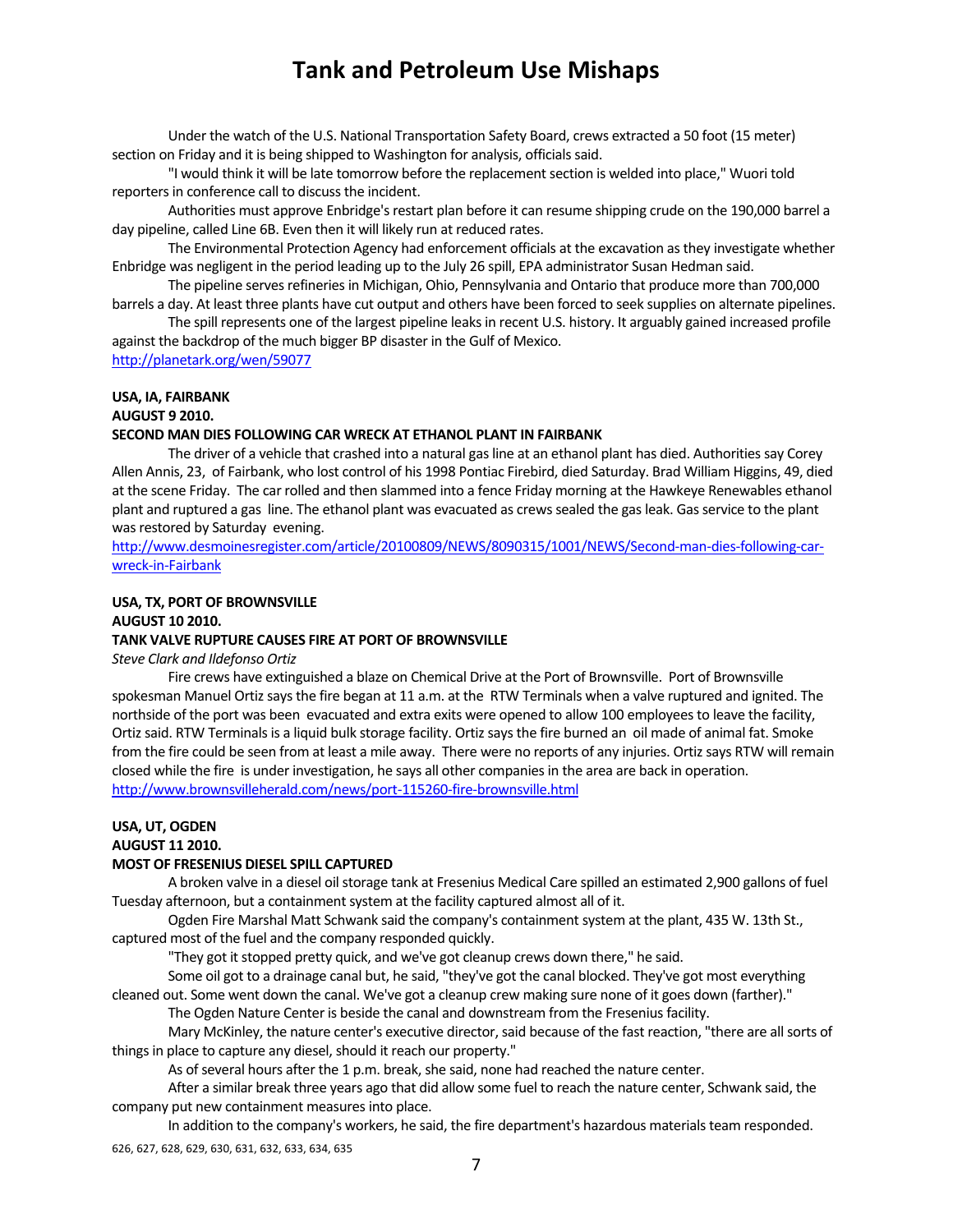Schwank said officials from Weber County Health Department and the State Department of Environmental Quality were on hand to monitor the response.

"Everything's good," he said.

Steve Marler, senior director of operations at the Fresenius plant, said the diesel spill was caused by a broken valve in the storage tank.

The containment system installed after the last break consists of an oil trap in the drainage line, similar in function to the trap in a sewer line, he said.

It captured almost all the spilled diesel, he said.

Marler said Fresenius will work with Ogden Fire Department to make any further necessary changes to the system.

http://www.standard.net/topics/business/2010/08/10/most‐fresenius‐diesel‐spill‐captured

## **USA, PA, PLAINFIELD TWP**

#### **AUGUST 15 2010.**

**PEN ARGYL COUPLE ALLEGE COMPANIES RESPONSIBLE FOR GAS TANK EXPLOSION THAT KILLED THEIR SON, LAWSUIT SAYS**

*Bill Wichert*

The Pen Argyl couple whose 12‐year‐old son died last month in an explosion at a Bushkill Township farm is suing two companies they claim are responsible for the underground propane tank that set off the blast.

Kraig and Dana Hahn claim the tank was defective and had been installed negligently, leading to the explosion that killed their son, Luke, and left Kraig Hahn with severe burns on more than 80 percent of his body.

The legal challenge is being brought against Cumberland County, Pa.‐based American Welding and Tank Co., the tank manufacturer, and Missouri‐based Inergy Propane, LLC, which installed the tank, according to the lawsuit.

A separate lawsuit against the same companies is slated to be filed within the next two weeks on Luke's behalf, according to Mark Altemose, the attorney representing the Hahns. Kraig Hahn remains in an induced coma at Lehigh Valley Hospital.

"They're taking it day by day," Altemose said of the family. "That's all they can do."

Ted Reilly, vice president of sales & marketing for American Welding and Tank, declined to comment Friday and referred questions to company President Terry Ross. Ross did not return a call late Friday afternoon for comment.

Debbie Hagen, an Inergy spokeswoman, also did not respond later Friday afternoon to a phone call and e‐mail seeking comments.

The accident occurred July 5 at the Cherry Hill Tree Farm when Kraig and Luke Hahn were working to expand the play area near a swimming pool, according to the lawsuit. Luke Hahn was driving a dump truck over the area of the underground propane tank and knocked into the tank, causing a propane gas leak, the lawsuit states.

Luke Hahn got out of the truck and Kraig Hahn, who was operating a backhoe, turned toward the dump truck asthe tank exploded, according to the lawsuit. The 1,000‐gallon tank burned for two more days.

Altemose said two of the primary problems with the tank were the fact that its cover was painted green and a barricade was not placed there to guard against vehicular traffic. These types of housing covers are not designed to withstand the weight of heavier vehicles, he said.

"We believe you don't camouflage hazardous tanks," Altemose said.

The Hahns want to make sure a similar situation doesn't happen again, their attorney said. One of the goals of the litigation is to convince manufacturers and installers to take the appropriate precautions and inform the public of the potential dangers posed by these systems, Altemose said.

"Notification needs to be made to the public," he said.

http://www.lehighvalleylive.com/slate‐belt/index.ssf?/base/sports‐0/1281758946196940.xml&coll=3

### **CANADA, ONT, TORONTO**

#### **AUGUST 16 2010.**

#### **PREVIOUSLY BURIED FUEL TANK LEAKS INTO DON RIVER**

A piece of Toronto's past was unearthed Sunday, courtesy of a summer rain storm.

That's when construction workers excavating the back lot of a Staples office supply store in Leaside ruptured an underground fuel tank — a remnant of a First World War airfield used to train pilots, mechanics and maintenance crewsfor the Royal Flying Corps.

626, 627, 628, 629, 630, 631, 632, 633, 634, 635 The punctured tank didn't raise any eyebrows at first. The construction company made arrangements to have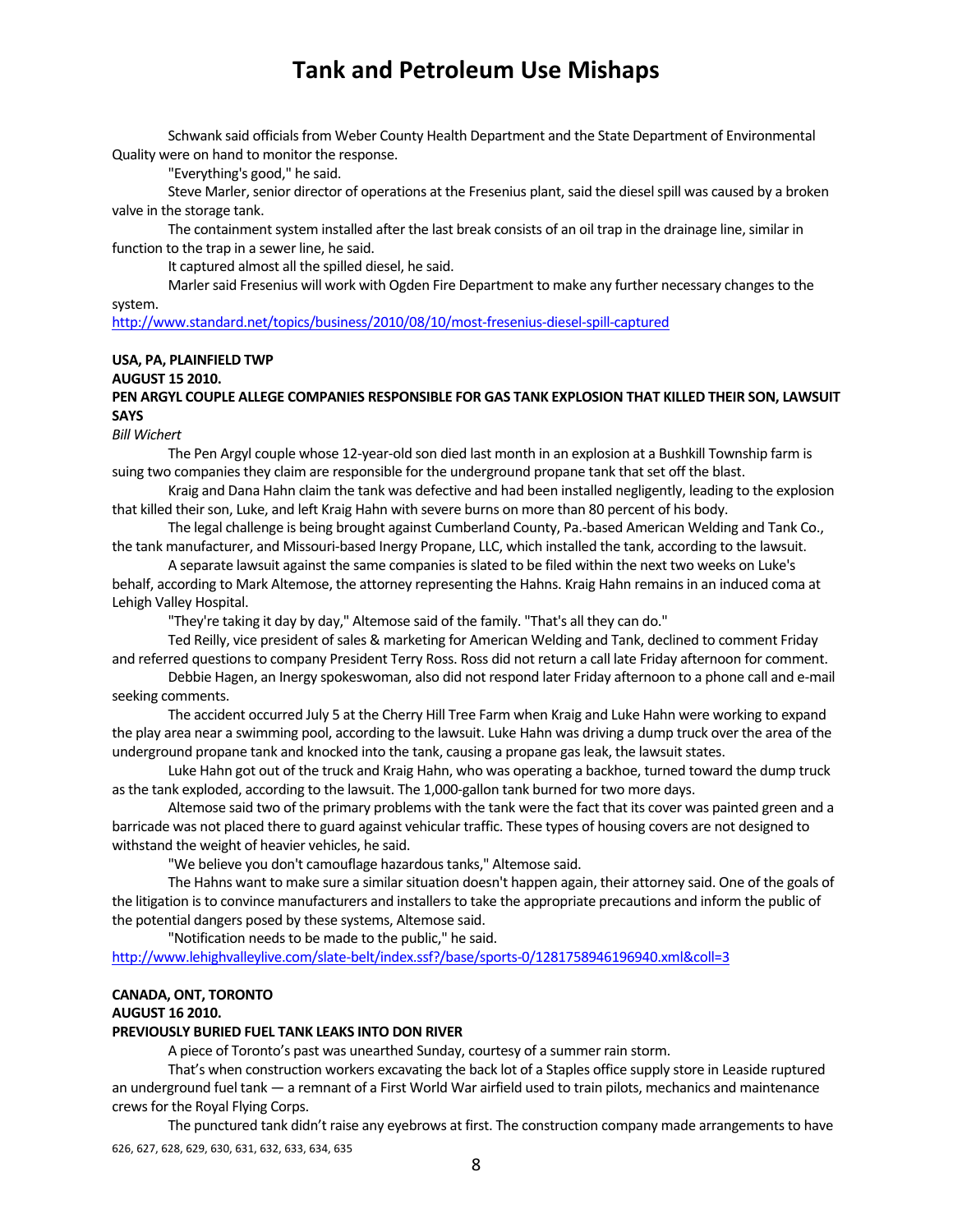the contents pumped out yesterday.

But then the rain came, kicking off a chain of events that led to the decades-old chemicals, including aviation fuel and kerosene, seeping into the sewer system and eventually into the waters of the Don River.

By yesterday, the fuel spill had been contained by a series of booms and the tank taken away, but Toronto Fire Capt. Mike Strapko said his hazardous materials team was still a little shocked over what had been uncovered.

"It's routine for us to control these kind of spills that get into the waterways and sewer system ... but this one has been a little unusual," he said. "It could have been much worse."

The airport's biggest claim to fame came in 1918 when Brian Peck safely landed the country's first airmail flight there.

What authorities didn't realize at the time was that Peck had used the delivery as a guise to transport several cases of liquor from "wet" Montreal to "dry" Toronto at the height of prohibition.

http://www.metronews.ca/toronto/local/article/604860--previously-buried-fuel-tank-leaks-into-don-river

### **USA, PA, PITTSBURGH**

### **AUGUST 16 2010.**

**FIRE MARSHAL: OIL VAPORS IN STORAGE TANK EXPLODED FROM WELDER'S SPARK IN DEADLY PA. WELL BLAST**

A fire marshal says an explosion that killed two welders and caught a western Pennsylvania natural gas well on fire last month was triggered by flammable fumes from oil in a storage tank.

Allegheny County Fire Marshal Robert Full says he's confident a welder's spark ignited the vapor and caused the July 23 explosion at a well near Pittsburgh owned by Monroeville‐based Huntley & Huntley Inc. The welders worked for Indiana, Pa.-based Northeast Energy Management Inc., which was hired to fix leaks in the tank.

The well produced methane gas but also drew oil from the ground. The leaky tank was used to store that oil and had been emptied of all but a couple hundred gallons before the welders arrived.

The two companies haven't responded to requests for comment left Monday.

http://abcnews.go.com/Business/wireStory?id=11414519

## **USA, PA, PITTSBURGH**

## **AUGUST 17 2010.**

### **FIRE MARSHAL SAYS FLAMMABLE OIL VAPORS CAUSED WELL BLAST**

An explosion that killed two welders and caught a natural gas well on fire last month wastriggered by flammable fumes from a relatively small amount of oil remaining in an aboveground storage tank, a fire marshal said.

Allegheny County Fire Marshal Robert Full said Monday he's "confident" that's what caused the July 23 explosion at a well near Pittsburgh owned by Huntley & Huntley Inc., of Monroeville. The men killed worked for Northeast Energy Management Inc., of Indiana, Pa., which Huntley & Huntley had hired to weld leaks in the tank.

The well produced methane gas but also drew oil out of the ground as part of that process, Full said. The leaky tank was used to store that oil and had been almost emptied before the welders arrived. The explosion damaged the gas well and caused it to catch fire, Full said.

The metal tank could hold about 200 barrels of oil, or roughly 8,400 gallons, and all but about 200 gallons had been removed. The valve used to empty the tank was about a foot off the ground, so the only oil in it was that below the valve, Full said.

Because it was hot that day, with temperatures in the 90s and a heat index near 100, the metal tank heated up, causing oil vapor to fill the tank, Full said. The welders, who were there to repair pinhole leaks in the tank, were killed when a spark ignited that vapor, causing the five-ton tank to rocket over 100-foot-tall trees and land in the woods about 220 feet away, chief deputy fire marshal Donald Brucker said.

Brucker said findings that the tank still had some oil in it might result in updated safety procedures for maintaining such tanks.

The federal Occupational Safety and Health Administration routinely investigates workplace fatalities. Spokeswoman Lenore Uddyback‐Fortson said the agency doesn't comment on preliminary findings and won't have anything to say until its investigation is finished. Regulations require OSHA to finish its investigation within six months of an incident, she said.

A specially trained crew was brought in from Texas to extinguish the blaze hours later, and the Pennsylvania Department of Environmental Protection is assessing the environmental impact. DEP spokeswoman Helen Humphreys said her agency isn't commenting on Full's findings because it doesn't deal with workplace safety issues.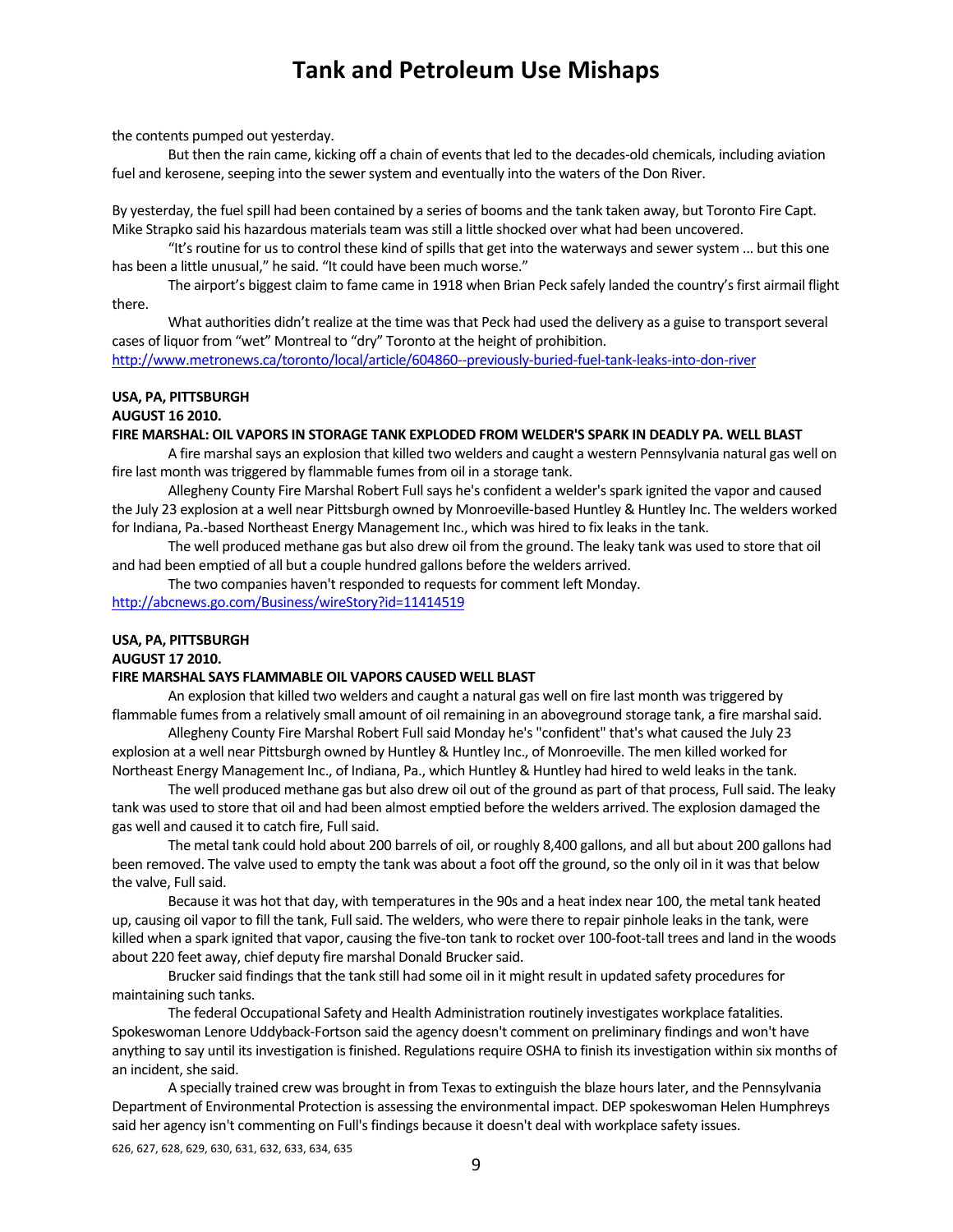Officials with Huntley & Huntley and Northeast Energy did not immediately respond to requestsfor comment Monday.

Northeast Energy employees Andy Yosurak Jr., 56, of Creekside, and Kevin Henry, 46, of New Florence, were killed in the blast.

Full said two employees for another firm, Pennsylvania Production Services Inc., also of Indiana, Pa., were at the well moments before the explosion. Those workers were well-tenders, whose job was to take pressure readings at the well, but they weren't involved in the tank maintenance, Full said.

A Pennsylvania Production official declined to comment.

Huntley & Huntley has a clean OSHA record, but Northeast Management paid \$5,965 to settle seven serious violations after a September 2007 explosion and fire at a well near Sligo, in Clarion County, OSHA recordsshow.

Workers at that natural gas well "were exposed to an unsafe air mixture environment resulting in an explosion and fire causing injuries," OSHA said.

In November 2008, the company was fined \$4,000 for a drilling rig fire in Charleroi, in Washington County. Nobody was hurt, but OSHA found workers used electrical wiring and equipment not approved for hazardouslocations. http://www.phillyburbs.com/news/news\_details/article/206/2010/august/16/2‐killed‐in‐gas‐well‐explosion‐in‐ western-pa-1.html

### **USA, MS, HATTIESBURG AUGUST 19 2010. TRAGIC ACCIDENT RELAYED TO SAFETY OFFICIAL FATHER OF YOUTH KILLED AT OIL TANK SITE PUSHES PREVENTION**

*La Tonya Frelix*

During the early morning hours of Oct. 31, 2009, Wade White and Devon Byrd probably were doing something they'd done several times before.

The two were outside near two oil-holding tanks that sat unsecured just a stone's throw from White's home in the Carnes community.

Only that morning something went terribly wrong, and both White, 18, and Byrd, 16, were killed after a tank exploded — throwing their bodies 50 feet from the tank.

Now Phillip White, Wade's father, hopes no one has to endure the same tragedy.

"I would love to see regulations passed so no family will have to go through the thingsthese families are going through," he said. "We have to relive this for the rest of our lives."

On Wednesday, White walked with Rafael Moure‐Eraso to the site where hisson died and talked about the need for increased awareness and signage around oil tanks.

Moure‐Eraso, chief executive officer of the U.S. Chemical Safety and Hazard Investigation Board, will testify at an informal hearing today before the state Senate about the need for additional fencing, signage and public education to keep an incident like this from occurring again.

"I realize also there are two sides to everything, but it's hard for me to see the other side because I know these people. They're my friends and I've known them a long time," Sen. Billy Hudson, R-Purvis, said. "In fairness, we don't need a formal hearing but this is a fact-finding meeting to let everybody say what they want to say."

In a report presented to the Forrest County Board of Supervisors in July, Steed stated there are 119 well sites in Forrest County. Only 15 were fenced and 38 had some sort of locked gate.

Still sitting at the open area near Phillip White's home is the now rusted tank that also was thrown 50 feet from its base after the explosion. Metal parts litter the ground around it. Between it and a newer oil storage tank sits two makeshift memorials for the teenagers.

The site remains open and easily accessible to anyone.

The Chemical Safety Board is an independent federal agency charged with investigating industrial chemical accidents.

Moure-Eraso visited several other oil well sites in Forrest County that he said didn't have adequate warning signs or fencing.

"At one site I was able to observe the venting of flammable hydrocarbonsinto the atmosphere," he said. "In my opinion, if individuals are required to have fences around their swimming pools (for safety), why shouldn't a company be responsible for establishing safeguards around tanks that could potentially explode?

"We expect this level of protection around electrical substations which pose a serious electrocution risk to children and adults. Why not expect the same for hazardous oil and gas sites?"